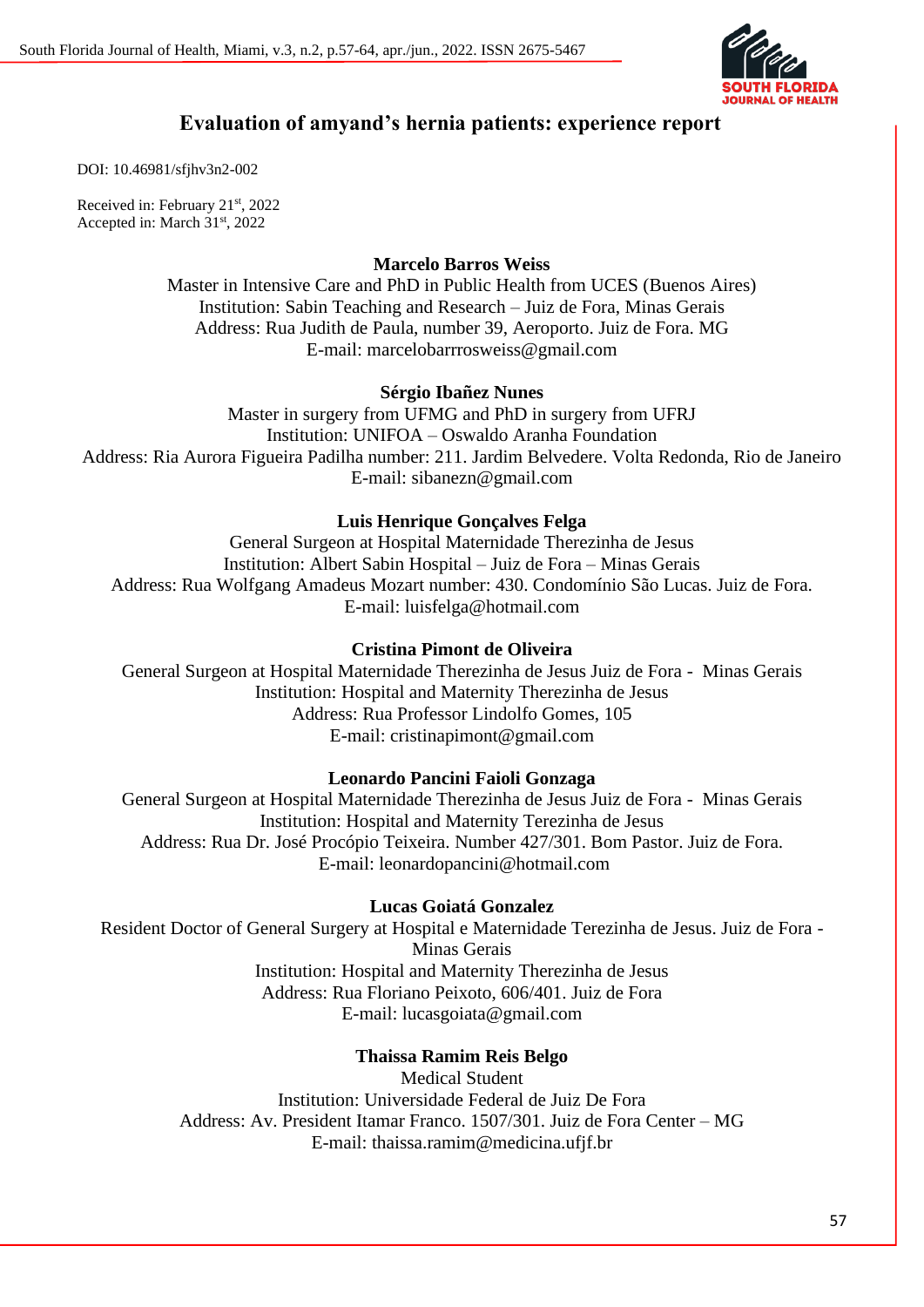

## **Lucas Machado de Souza Vicente**

Medical Student Institution: Faculty of Medical and Health Sciences - Supreme Address: Rua Monsenhor Pedro Arbex, 110, Apt.402 – São Mateus. Juiz de Fora E-mail: lucasvicente.med@gmail.com

## **ABSTRACT**

Objective: Report the experience of evaluating two patients with Amyand hernia as a strategy to identify this rare surgical condition. Experience Report: A 4-year-old patient with pain in the right inguinal region with irreducible tumor. The child was pale, prostrated and with leukocytosis and left deviation, being submitted to inguinotomy with diagnosis of Amyand hernia during surgery. The second patient, a 74-year-old man, presented abdominal pain in the lower right quadrant irradiated to the scrotum with a palpable and irreducible tumor in the right inguinal region. Laboratory tests showed leukocytosis with deviation to the left and physical examination showed mild dehydration and low fever. In the operating room, a hernia sac with incarcerated contents was found, which was an inflamed caecal appendix, and the diagnosis of acute appendicitis was later confirmed. Final Considerations: The reported cases become important due to their rarity and the association between strangulated right inguinal hernia and acute appendicitis, assisting the medical community for proper management.

**Keywords:** inguinal hernia, surgical diagnostic techniques, appendicitis.

#### **1 INTRODUCTION**

Amyand's hernia was first reported in the mid-18th century by French surgeon Claudius Amyand. It is a pathology that consists of the presence of the cecal appendix in the content of the inguinal hernia sac and represents approximately 1% of all cases of inguinal hernia (PATOULIAS D et al., 2017). This term is used even in situations where the cecal appendix is normal (CUNHA HAV, 2009). Acute appendicitis in inguinal hernia is an even rarer event, corresponding to 0.1% of all cases of acute appendicitis (SHABANY Y, 2018) and 0.1% of all cases of Amyand hernia (PATOULIAS D et al., 2017). Thus, the treated pathology is rare, which acts in accordance with the limited amount of literature available on the subject.

Cases can affect any age group and are more common in male children, due to the persistence of the peritoniovaginal conduit (PATOULIAS D et al., 2017). The right side is the most affected (CÁRDENAS AM, 2015), by the human anatomy itself. Cases of involvement on the left side are related to situs inversus, intestinal malrotation and mobile cecum (GUPTA S et al., 2005). In addition, this type of hernia can be found with the appendix partially or totally inserted in the hernial sac (PSARRAS K, 2011).

This pathology has variable symptoms, depending on the degree of inflammation and the presence or absence of perforation (OKUR et al., 2015). It may present as asymptomatic, having the usual characteristics of an inguinal hernia and being reducible, with a bulging or edema and associated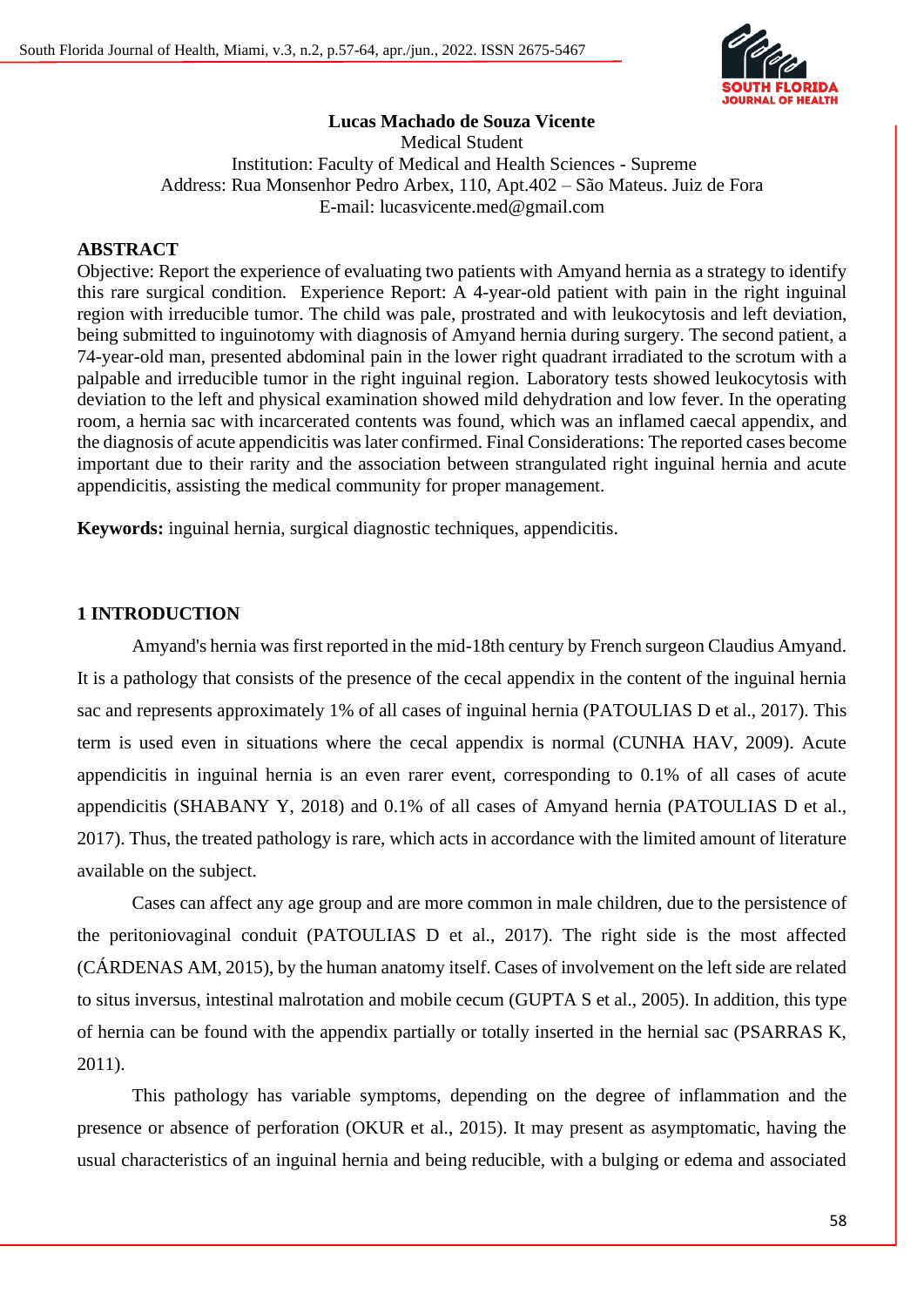

with mild local discomfort. (PATOULIAS D et al., 2017). In addition, it can often be diagnosed as an incarcerated or strangled hernia (CANKORKMAZ L, 2009), being associated with the symptomatology of acute appendicitis – pain in the right iliac fossa, anorexia, nausea and vomiting (PATOULIAS D et al., 2017). Because it is not a pathology with specific findings, it can also mimic testicular torsion, epididymitis, orchitis, and inguinal lymphadenitis (ORKUR et al., 2015). Preoperative diagnosis is not common and is mostly performed during surgery (SALLES VJA, 2006).

Thus, Amyand hernia does not present planned therapeutic approach in the vast majority of cases, but it is considered as a general rule that Amyand hernias with normal appendix are not recommended for appendectomy. In cases of associated acute appendicitis, appendectomy with inguinotomy should be performed (FRANKO J, 2002). The Losanoff and Basson classification is a guide to approaching Amyand's hernia and is based on four possible situations of increasing severity. It proposes that appendectomy be performed only in cases of acute appendicitis or Amyand hernias that occur in young patients. The modification made by Rikki Singal (TABLE 1) added a fifth type of Amyand hernia, the incisional one (SINGAL et al. 2012).

Given the above data, we report five cases of Amyand hernia treated by the digestive system surgery team in the city of Juiz de Fora, MG. The report aims to address the similarities and differences between the cases, as well as their conduct and outcomes, comparing them with the expected results and based on the medical literature.

| Table 1 – Amyand Hernia Classification by Lossanoff and Basson and modified by Rikki |                                                                                                                              |                                                                                  |
|--------------------------------------------------------------------------------------|------------------------------------------------------------------------------------------------------------------------------|----------------------------------------------------------------------------------|
| <b>Rating</b>                                                                        | <b>Description</b>                                                                                                           | <b>Treatment</b>                                                                 |
| Type 1                                                                               | Appendix inside an inguinal hernia, not inflamed.                                                                            | Reduction of hernia, repair with mesh and<br>appendectomy in young patients.     |
| Type 2                                                                               | Acute appendicitis within an inguinal hernia, without pus or<br>perforation, without abdominal sepsis.                       | Appendectomy, primary hernia repair and<br>no mesh placement.                    |
| Type 3                                                                               | Acute appendicitis within an inguinal hernia, with local or<br>peritoneal pus or sepsis.                                     | Laparotomy, appendectomy and primary<br>repair of the hernia without mesh.       |
| Type 4                                                                               | Acute appendicitis within an inguinal hernia, with some related<br>or unrelated abdominal pathology.                         | Treat as hernia types 1, 2 and 3 or treat<br>according to appropriate pathology. |
| Type 5 to                                                                            | Normal appendix within an incisional hernia.                                                                                 | Appendectomy, primary hernia<br>repair<br>including mesh.                        |
| Type $5b$                                                                            | Acute appendicitis within an incisional hernia, without pus or<br>perforation.                                               | Laparotomy, appendectomy and primary<br>repair of the hernia without mesh.       |
| Type 5 c                                                                             | Acute appendicitis within an incisional hernia, abdominal wall<br>or peritoneal sepsis or in relation to previous operation. | Treat him like type four.                                                        |

Table 1 – Amyand Hernia Classification by Lossanoff and Basson and modified by Rikki

## **2 DETAILING OF CASES**

 The first reported case occurred with the patient E.C.L., 4 years old, living in the city of Rio Pomba, in Minas Gerais. The child presented pain in the inguinal region on the right with an irreducible tumor that caused crying when touched.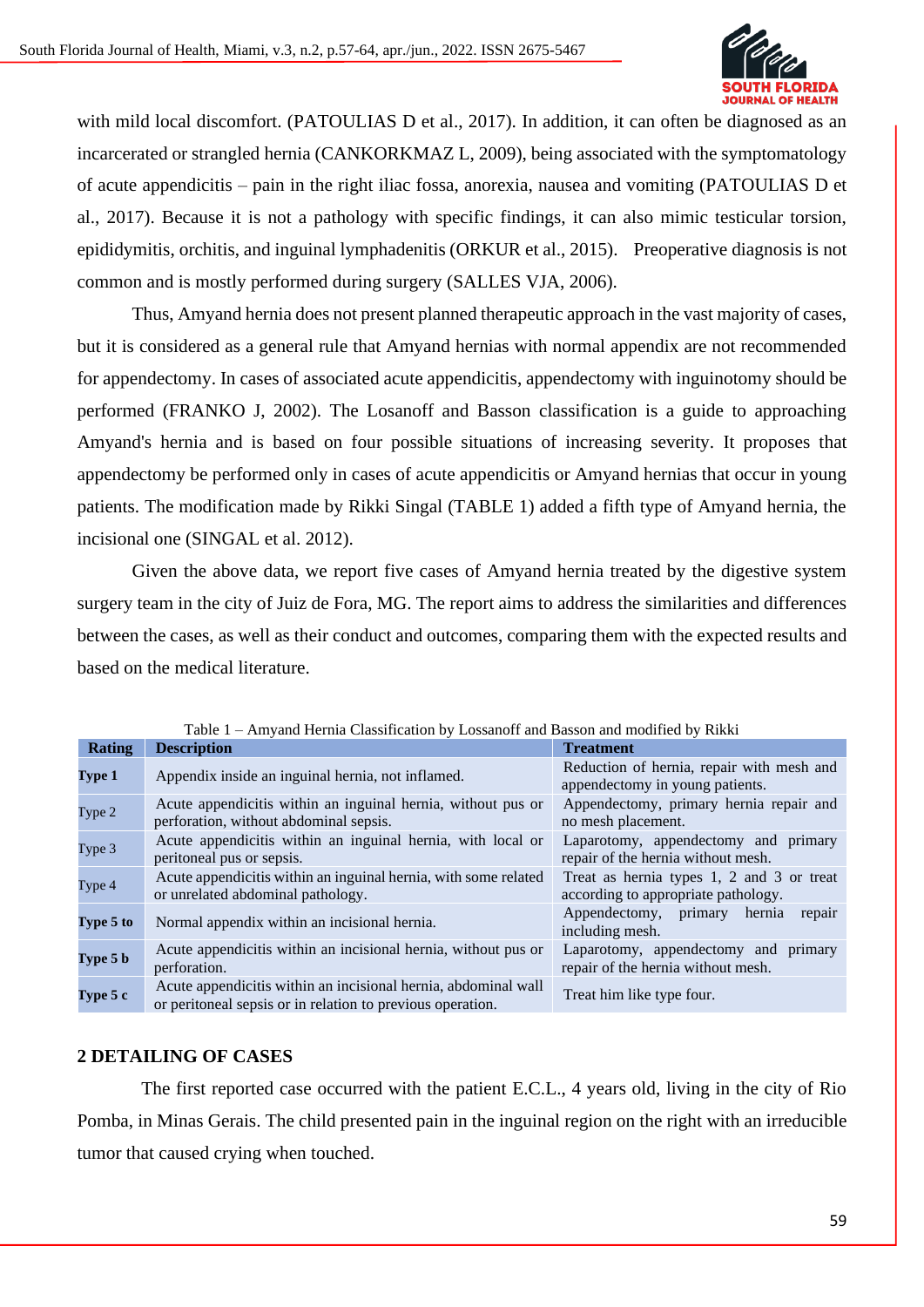

 The chart was installed in 24 hours with worsening in the last 6 hours. In the local emergency unit, only plain radiography was available, whose image was not conclusive. The laboratory test showed mild leukocytosis with left deviation. The patient was pale and prostrate. The initial diagnosis was incarcerated hernia and suspected strangulation.

 Thus, he was referred to the surgical center of that city and underwent inguinotomy. During the operation, it was found that it was acute appendicitis (phase II) inside the inguinal hernia sac on the right (**Figure 1**).

Thus, standard appendectomy and inguinal herniorrhaphy were performed on the right **(Figure 2).** The patient received antibiotics, hydration and parenteral analgesics for 48 hours, and was discharged without any complications.



Figure 1 – Hernia sac with cecal appendix.

Source – From the author, 2018.



Figure 2 – Hernia sac and funicle separated from the cecal appendix.

Source – From the author, 2018.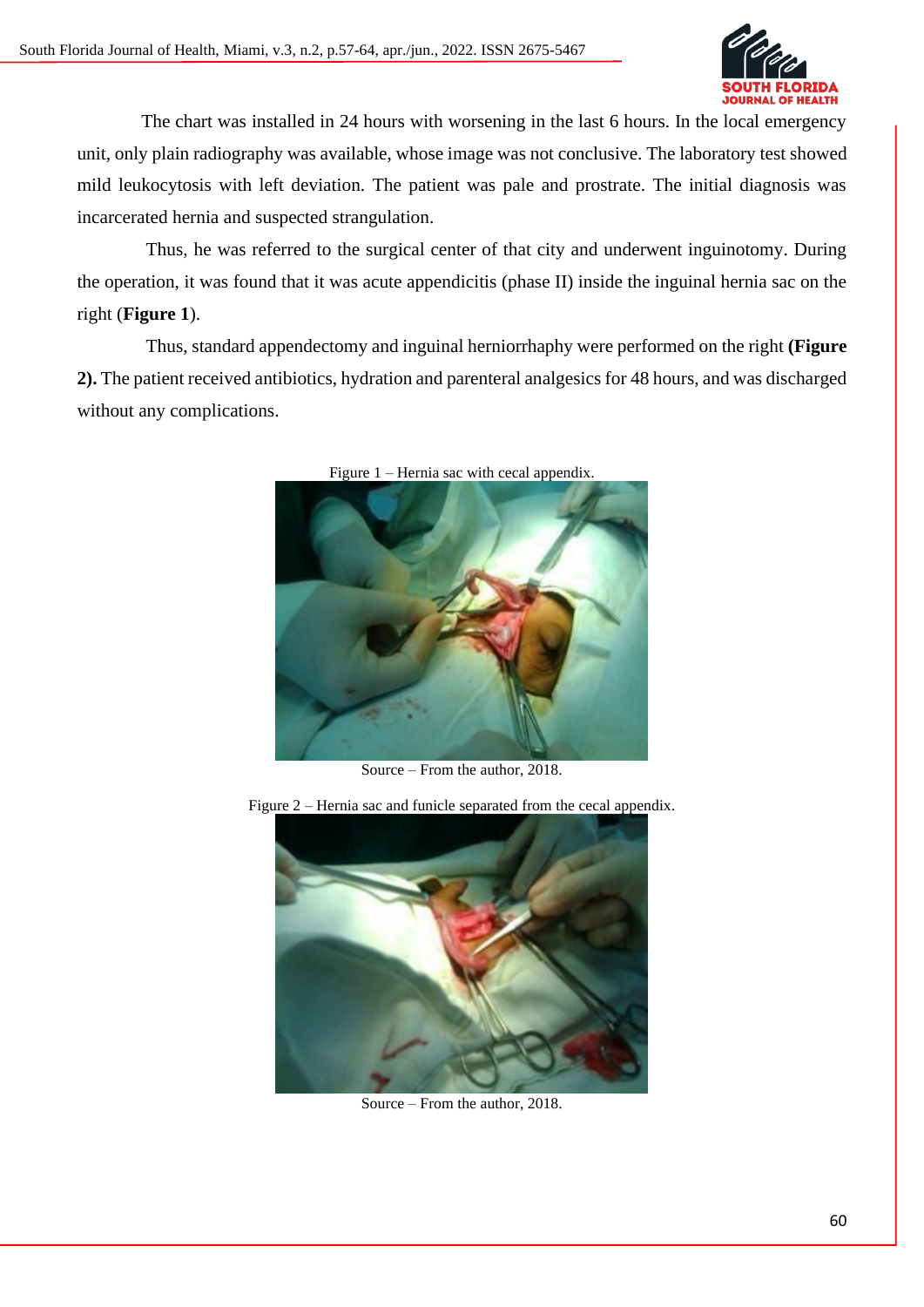

The second reported case occurred with the patient N.R.V.R., male, 74 years old. During hospitalization at the Emergency Hospital of Juiz de fora, the patient presented abdominal pain in the lower right quadrant irradiated to the scrotum with palpable and irreducible tumor in the inguinal region on the right.

At admission, laboratory tests were collected that showed leukocytosis of 17000 with left shift (12% canes). On physical examination, she presented mild dehydration and low fever (37.8°C). The patient was taken to the operating room with a diagnosis of incarcerated hernia and suspected strangulation for inguinal approach.

During surgery, a hernia sac with incarcerated content was found in the case of inflamed cecal appendix **(Figures 3 and 4)**, which was removed and sent for anatomopathological analysis, confirming the diagnosis of acute appendicitis later **(Figure 5)**.



Figure 3 - Hernia bag with incarcerated content

Source – From the author, 2018.



Source – From the author, 2018.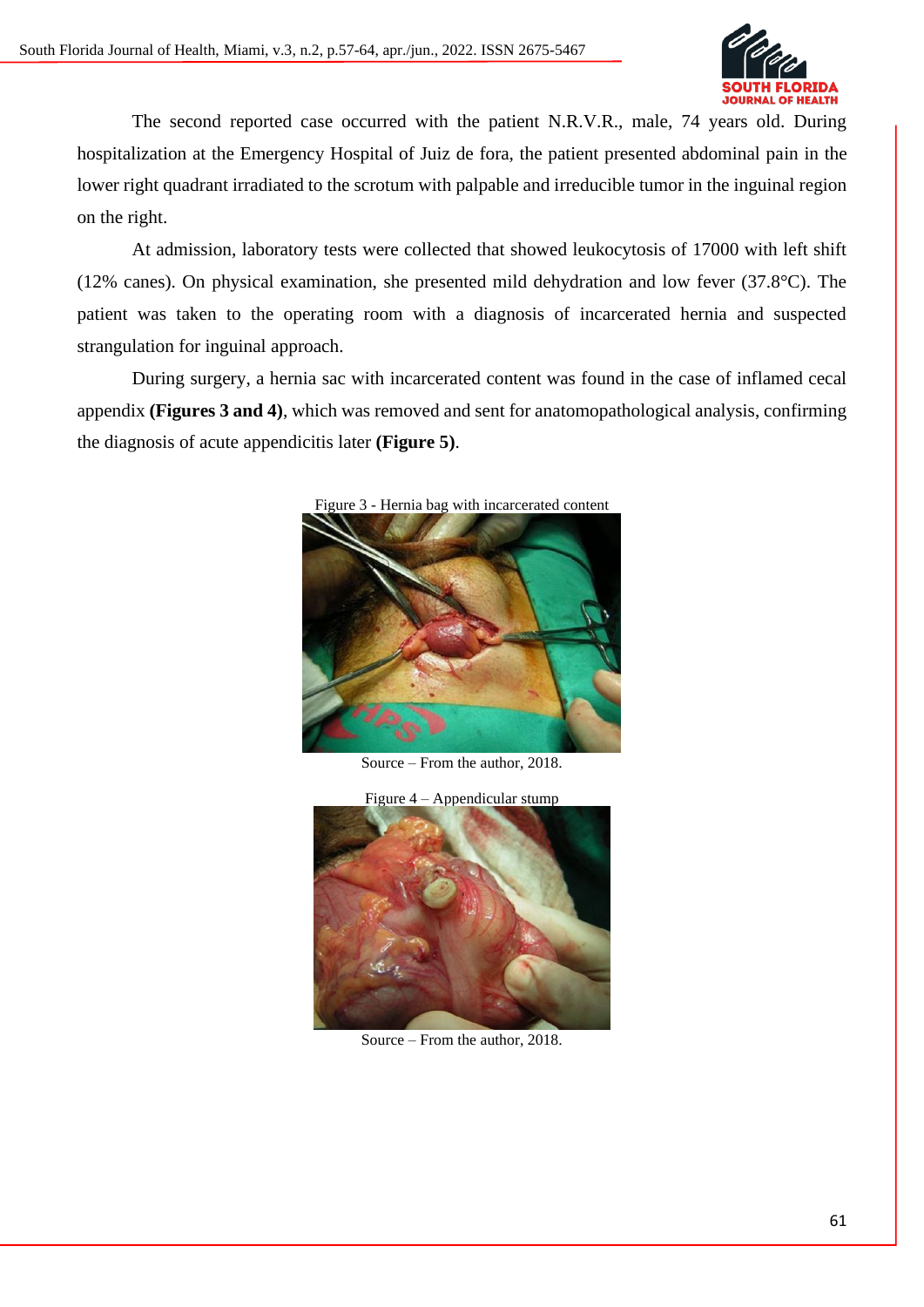

Figure 5 – Hernary bag with reduced content.



Source – From the author, 2018.

The third reported case occurred with patient M., male, 62 years old. The patient had chronic right inguinal hernia, with sudden evolution to scrotal pain and local phlogistic signs. He went to the emergency service with 48 hours of evolution. The pre-surgical diagnosis was incarcerated hernia, with potential for strangulation. Therefore, the patient was referred for surgery.

During the operation, an inguinal hernia sac was found incarcerated with the presence of an uninflamed caecal appendix. Herniorrhaphy was performed with implantation of surgical mesh, without appendectomy.

The patient received analgesia at the hospital and was observed for 2 days until discharge. No further complaints or intercurrences.

https://lh6.googleusercontent.com/sZ2T4mF4wg0RDwRlQUMXw1VOr\_gesmr31Ud8g824Ra6vT5k01NkbF\_gLGuCgtfP1 Z4RBe3vDK8P8HRVPgC2KVpra8N506JnUXPu94uqfq9B7M55paC9YvUg\_AIPvUAJOHNfn5j0

The second reported case occurred with the patient N.R.V.R., male, 74 years old. Patients with chronic inguinal hernia on the right presented sudden onset with severe pain in the right iliac fossa and signs of peritoneal irritation.

The patient underwent US, with suspicion of acute appendicitis. The caecal appendix was found in the hernia sac, leading to consequent herniorrhaphy and appendectomy. No surgical mesh was placed.

After the procedure, the patient received analgesia and antibiotic therapy at the hospital, and was discharged without other complications.

https://lh5.googleusercontent.com/9PZOPi4B52PSb5WsU7f8Odt9Mhr40FlEcYjaZPrn7ChNH\_5tS6RBUtXh74T\_p30l5dp vnZVHL\_7tp78tkdOfmlJTquDkPb9VOILW0AhGfLZsuhC1JpsrHIQpjqycHRDKfJls4Oc https://lh6.googleusercontent.com/jsmV0GhCZUVPCa3AiuhBMdUug-XX4NdMHDAStFh1vK1QgY3tq4Z9U9X9WVLNc566pXNyhA4dtI6eTj73JvkwLbc8cVWZfKGlsvRiaLl01kEkz764SQw r1jpKXMml-ul73AqwMDE https://lh5.googleusercontent.com/2zhMMPrZYggQlgwWWA99kKJD6IHs46ShcJhM7JYP14MY-

IPqH88m28i7i6A3XCfX9oufZ2\_b87J0HV4lN6kjr8SxGC1Crhg8u 9PgrwSESouRC3\_D6CExAmvcanzW\_TcdzoMQ https: //

lh4.googleusercontent.com/yylGGkIqFtc8zVRRKiLyfZ0Z3Q4abCFUZxnO3kCfYUQ1kBm25YtK00R781KrQd6VsRjuPP pWL\_PFXTtngNz3pbspwTqAhnkV0-aqCG76-SZ4ifvqs1VUlJ97JFZx69cL49sxUIw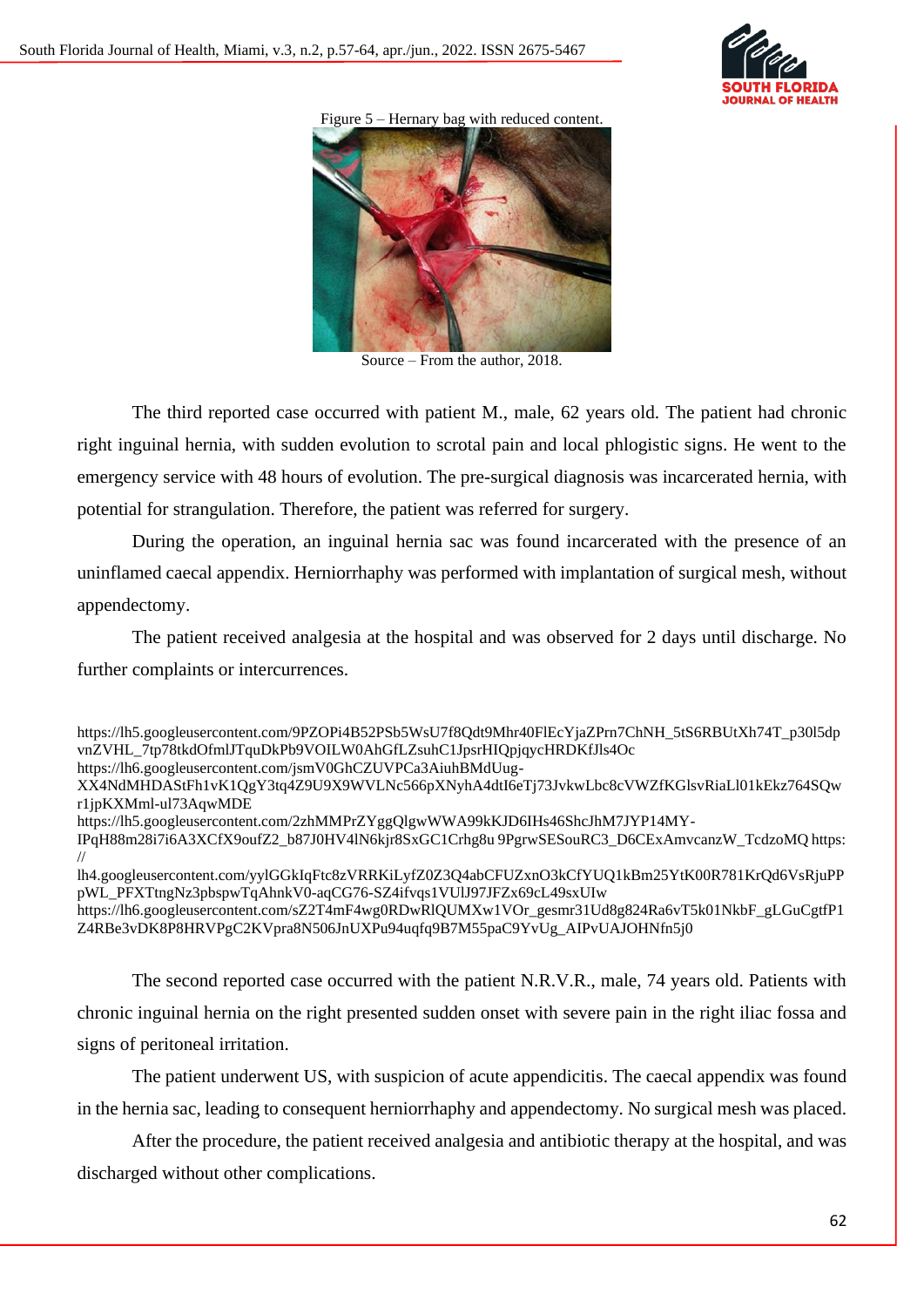

The second reported case occurred with the patient N.R.V.R., male, 74 years old. She attended the Emergency Department with typical acute appendicitis – severe pain in the right iliac fossa and nausea. In addition, she presented painful and swollen scrotum. Ultrasonography revealed a hernia in prison.

Taken to the operating room, he underwent right inguinal herniorrhaphy and standard appendectomy.

After hospital analgesia and antibiotic therapy, she was discharged without any other complications.

#### **3 DISCUSSION**

 The pathophysiology of acute appendicitis in Amyand's hernia is still controversial. One possible cause for this occurrence is the appendix microtrauma that causes fibrosis and adhesion in the sac. Muscle contractions and decreased local blood supply can lead to secondary inflammation, culminating in appendicitis (VEHBI H, 2016).

 As described in the case reports above, the diagnosis of this rare pathology is difficult, occurring mainly intraoperatively (BHATTI SL, 2018). In addition, ultrasonography can be used to diagnose Amyand's hernia preoperatively. However, it is known that ultrasonography is rarely used as a routine imaging exam (OKUR MH, 2013).

 Currently, one of the classifying methods of Amyand's hernia is Rikki's, which is a modification of the original hernia classification made by Lossanoff and Basson. It is necessary to point out that the hernias presented in the case reports are considered type 2, that is, an acute appendicitis within an inguinal hernia, without pus or perforation, without abdominal sepsis (DESAI G, 2017).

 The inflammatory state of the vermiform appendix determines the surgical approach and the type of hernia repair. According to the literature, the indication of appendectomy in cases where there is no inflammation of the appendix is controversial. While in cases where there is inflammation, the use of mesh can be used as a treatment (HOLMES K, 2019). In the treatment of Amyand's hernia type 2, it is defended that primary hernia repair is done with tissue without mesh (VELIMEZIS G, 2017).

 Given the peculiarity of the condition, we must be aware of the correct diagnosis and treatment of this rare surgical condition. The diagnosis is performed intraoperatively, since the approach for its treatment is similar to any irreducible inguinal hernia. Regarding the cases in which the appendix is normal, there is controversy regarding the performance of appendectomy. It is noteworthy that the surgeon's experience and surgical approach varies according to each patient.